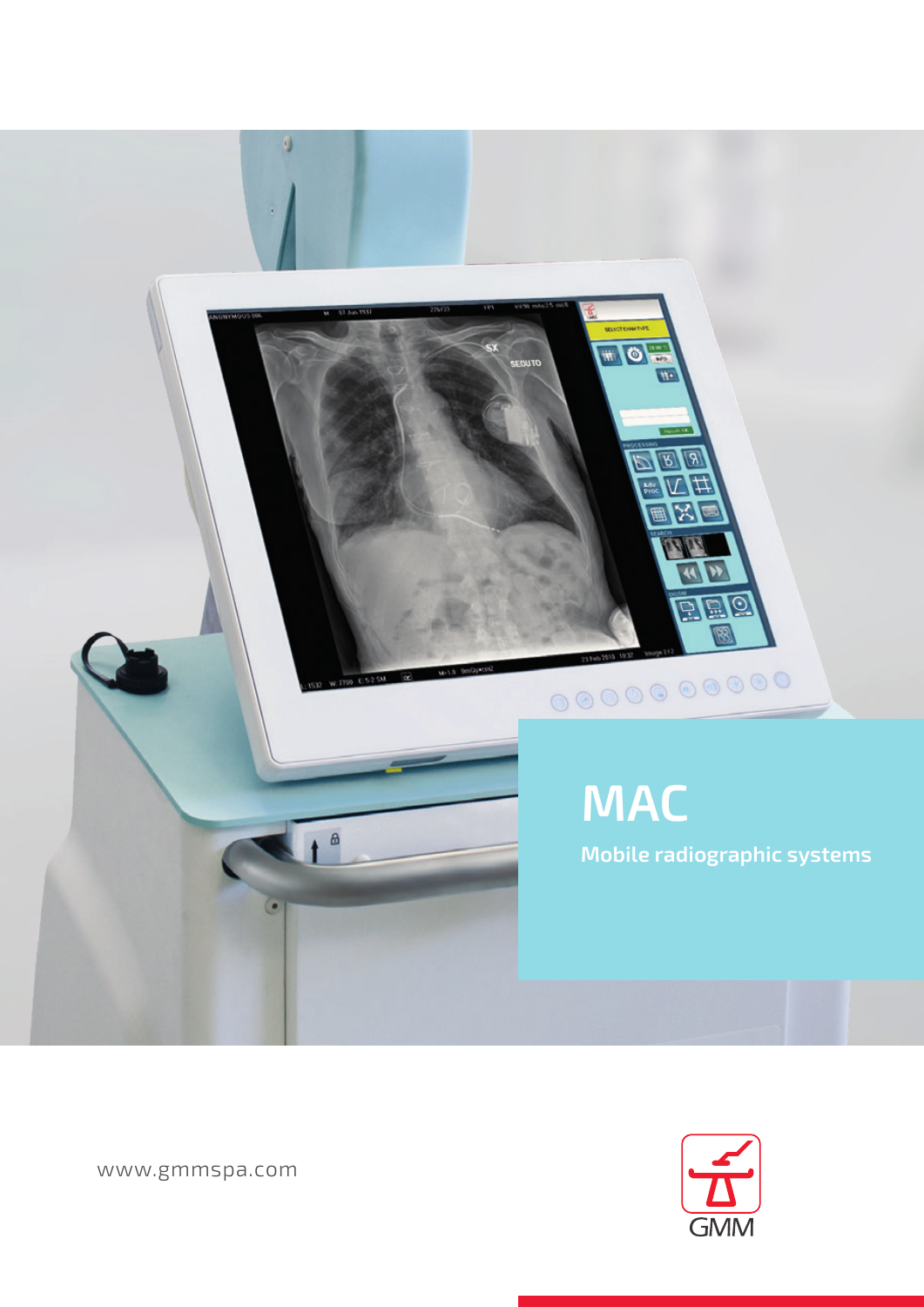Extremely COMPACT unit with LIGHTWEIGHT overall dimensions, MAC responds effectively to X-ray examinations in all those locations where patients are bedridden or with MOBILITY PROBLEMS, such as intensive care wards, emergency rooms, and operating theatres. The reduced weight and the marked MANOEUVRABILITY allow to quickly reach the patient's bed and to prepare the X-ray source in the best way for the execution of the radiographic investigation.

## KEY FEATURES OF MAC

- 32 kW high frequency monobloc.
- UPS for uninterrupted use of the Panel PC.
- Wireless remote for exposures control.
- Three size wireless detectors: 25x30 cm, 35x43 cm, 43x43 cm.
- Advanced features for image processing: "SW Grid" for reduction of scattered-related artifacts.
- Live connection to DICOM network, available with a wireless communication also.





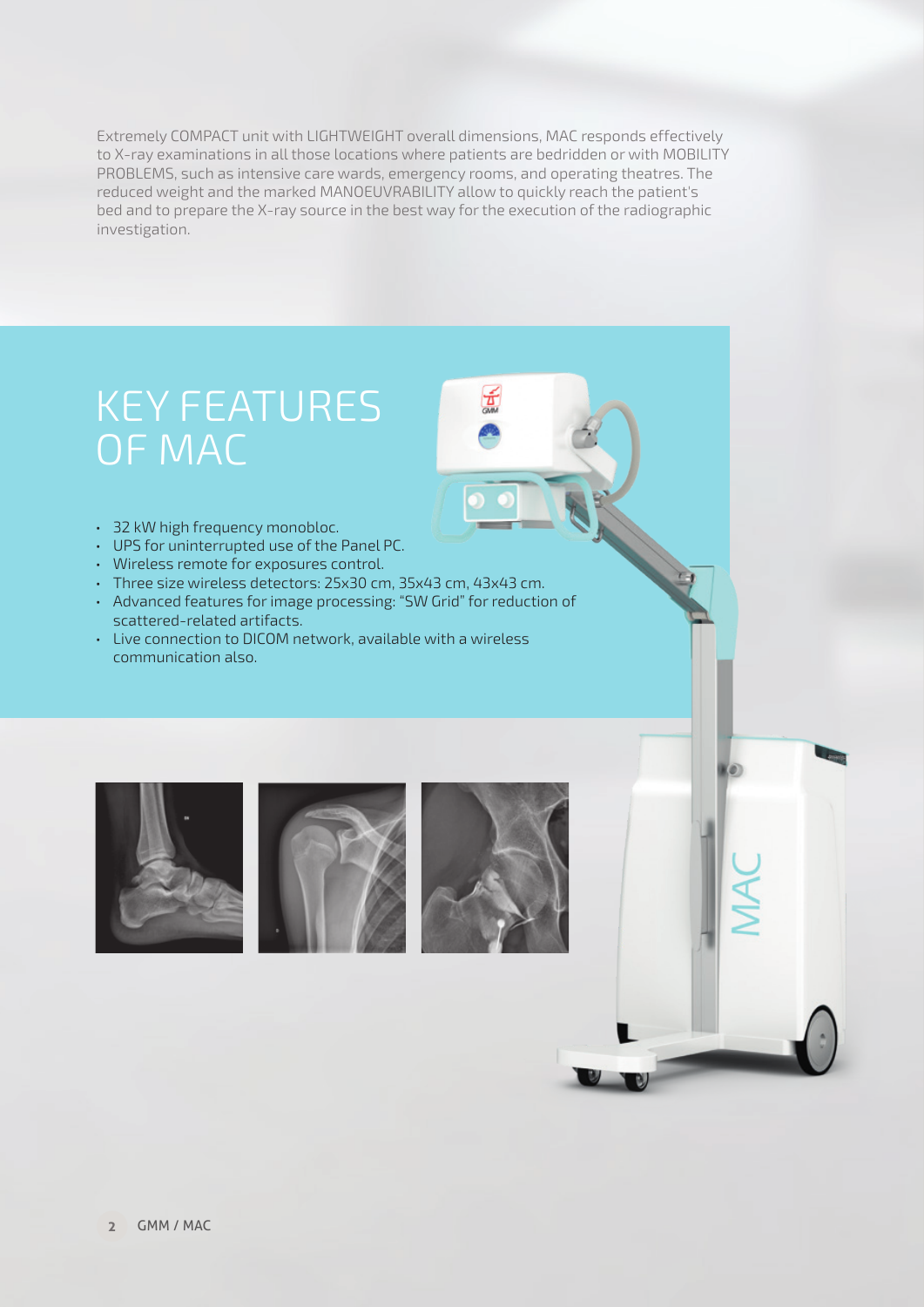Thanks to the full integration with an IMAGING SYSTEM, the radiographic image acquired by means of a wireless FLAT PANEL DETECTOR is displayed in a few seconds and in high definition on MAC's large monitor. The image is hence ready to be post-processed and exploited for the most accurate diagnosis.